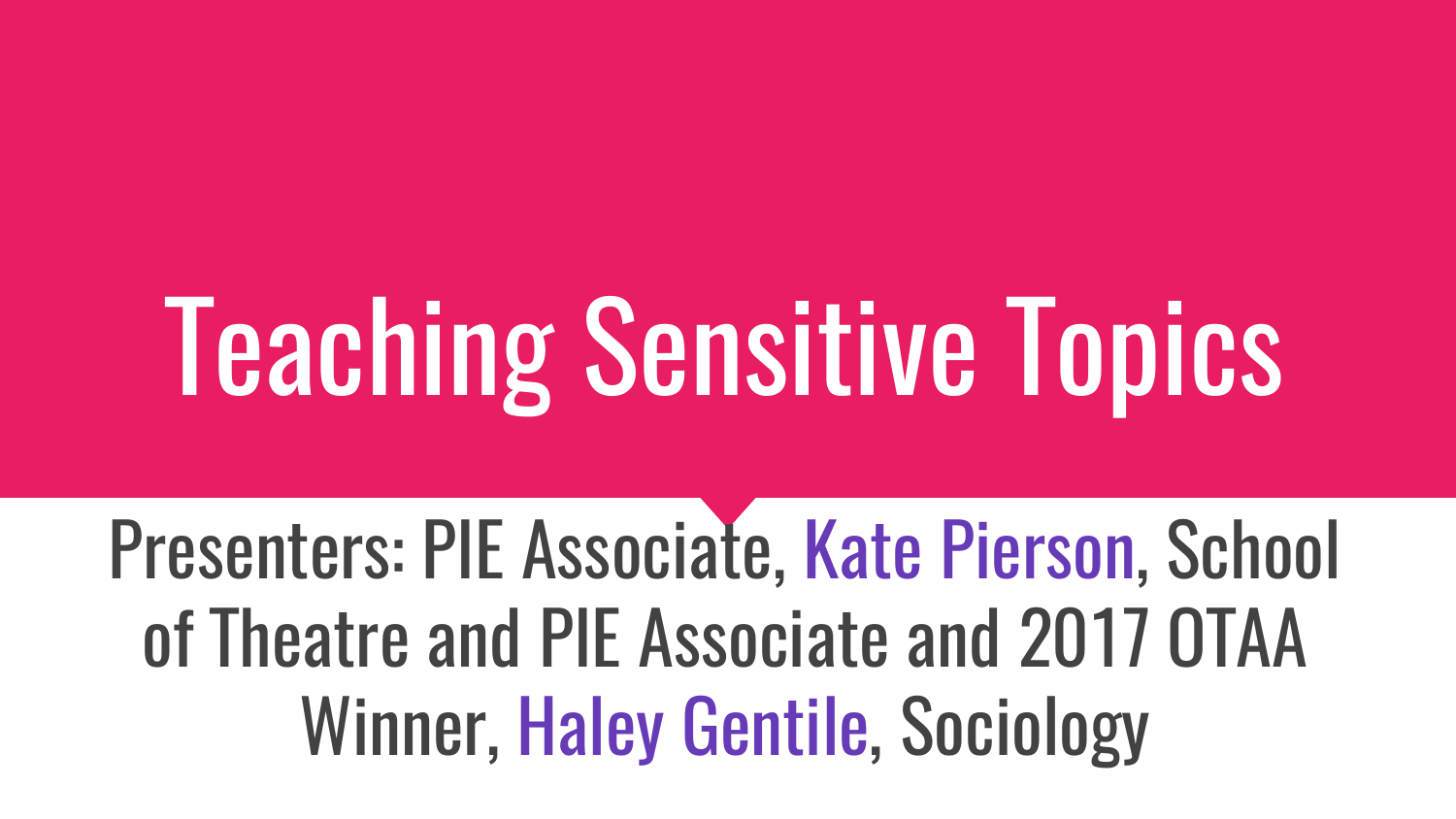### Upcoming Workshops!

 Monday, Oct. 9th 3:30-5:00 pm **Exploring Your Diversity and Inclusivity Lens: An Interactive Workshop on Teaching**

This interactive workshop provides an opportunity for teaching assistants to explore ways to create culturally inclusive and academically rigorous learning environments. Participants will collaborate to role play various scenarios that assist instructors to develop and sustain equity pedagogies. Featuring special guest presenter Rhonda Baynes Jeffries, PhD, Associate Professor, Instruction & Teacher Education, College of Education, University of South Carolina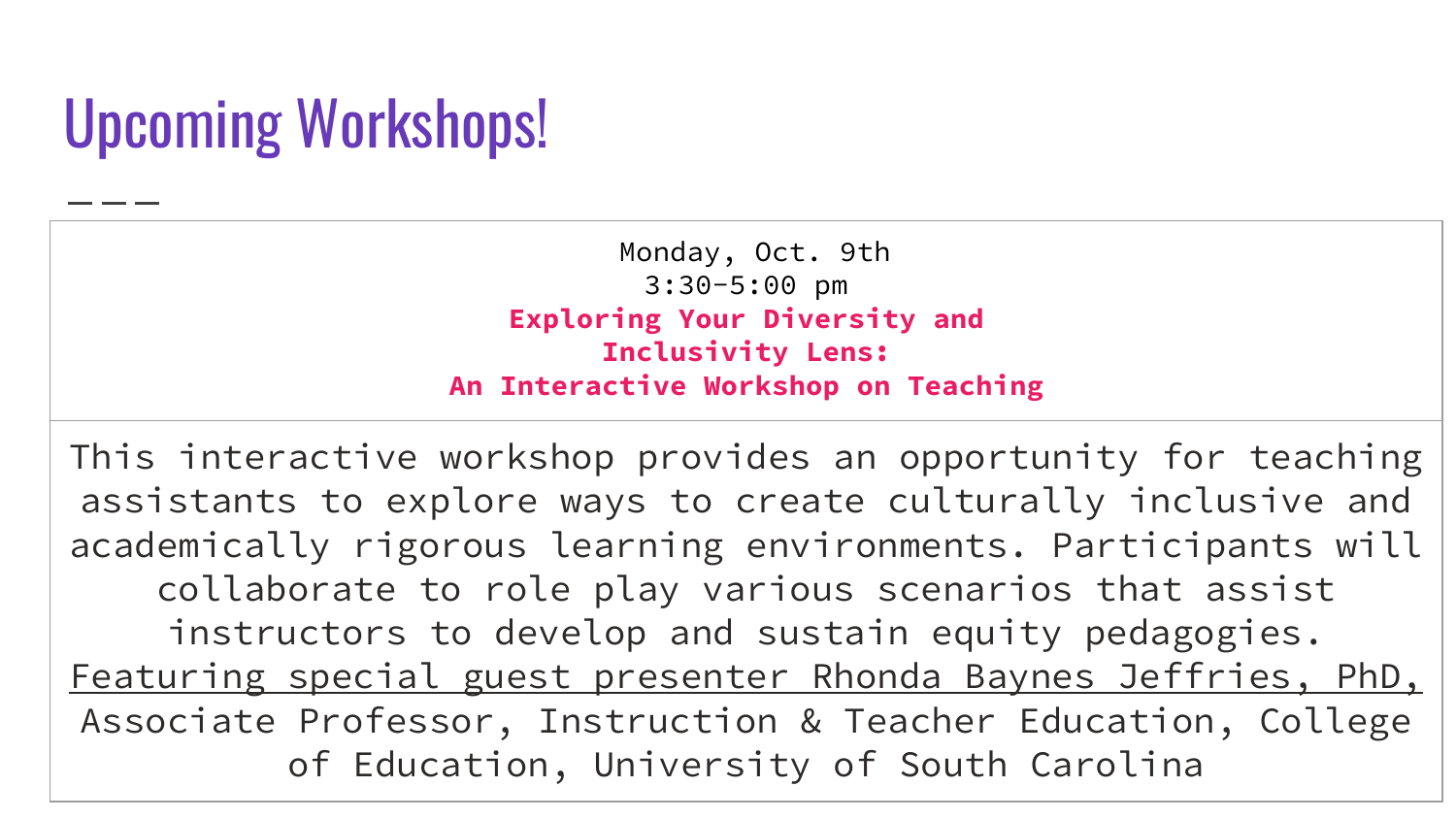

### Do you use "trigger warnings" in your classroom?

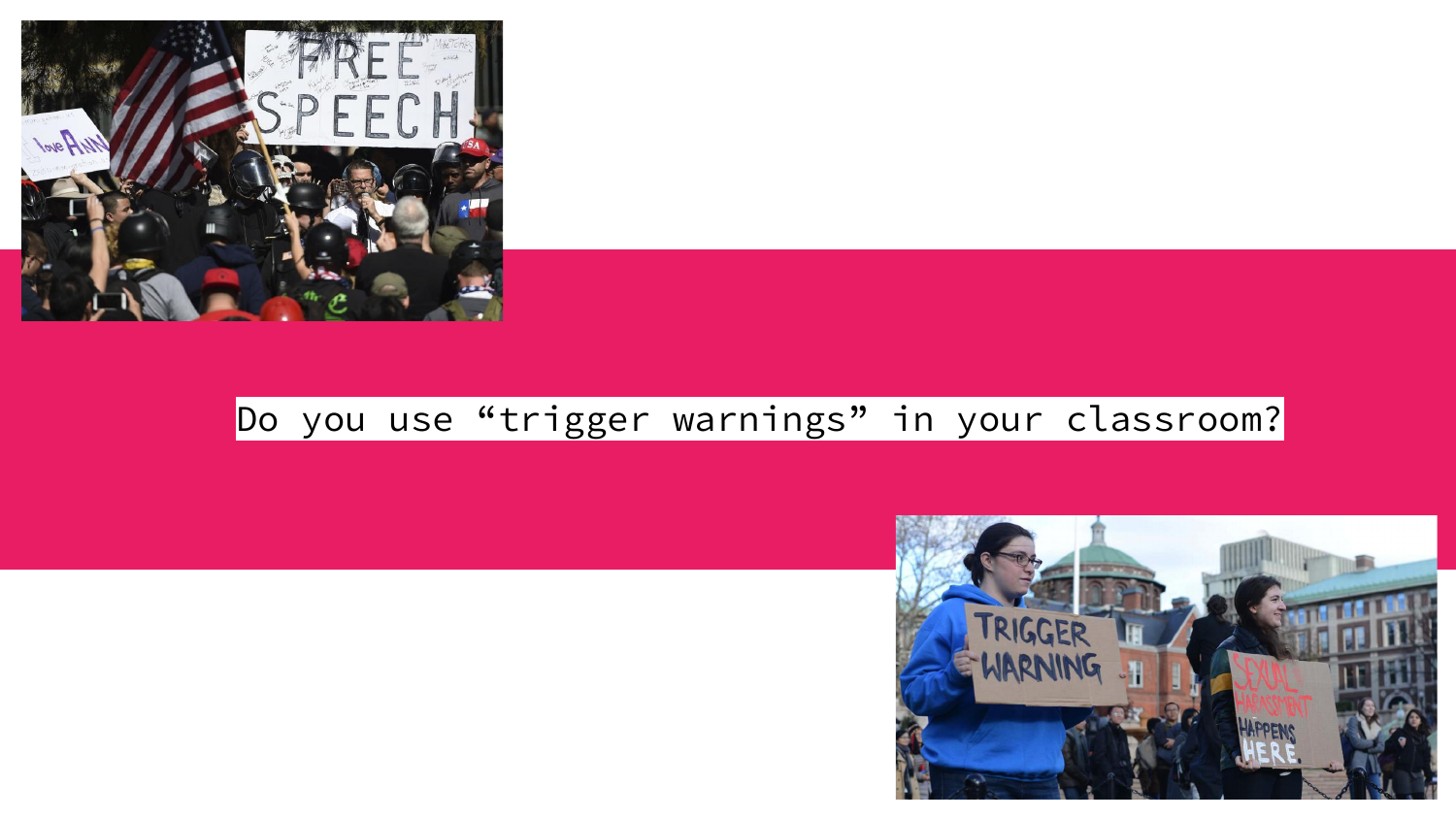### An Alternative Approach

- Workshop Objectives
	- What is a sensitive topic?
	- How do you prepare for those moments?
	- Dealing with them as they happen
	- Debriefing after class
	- What resources are available to you?



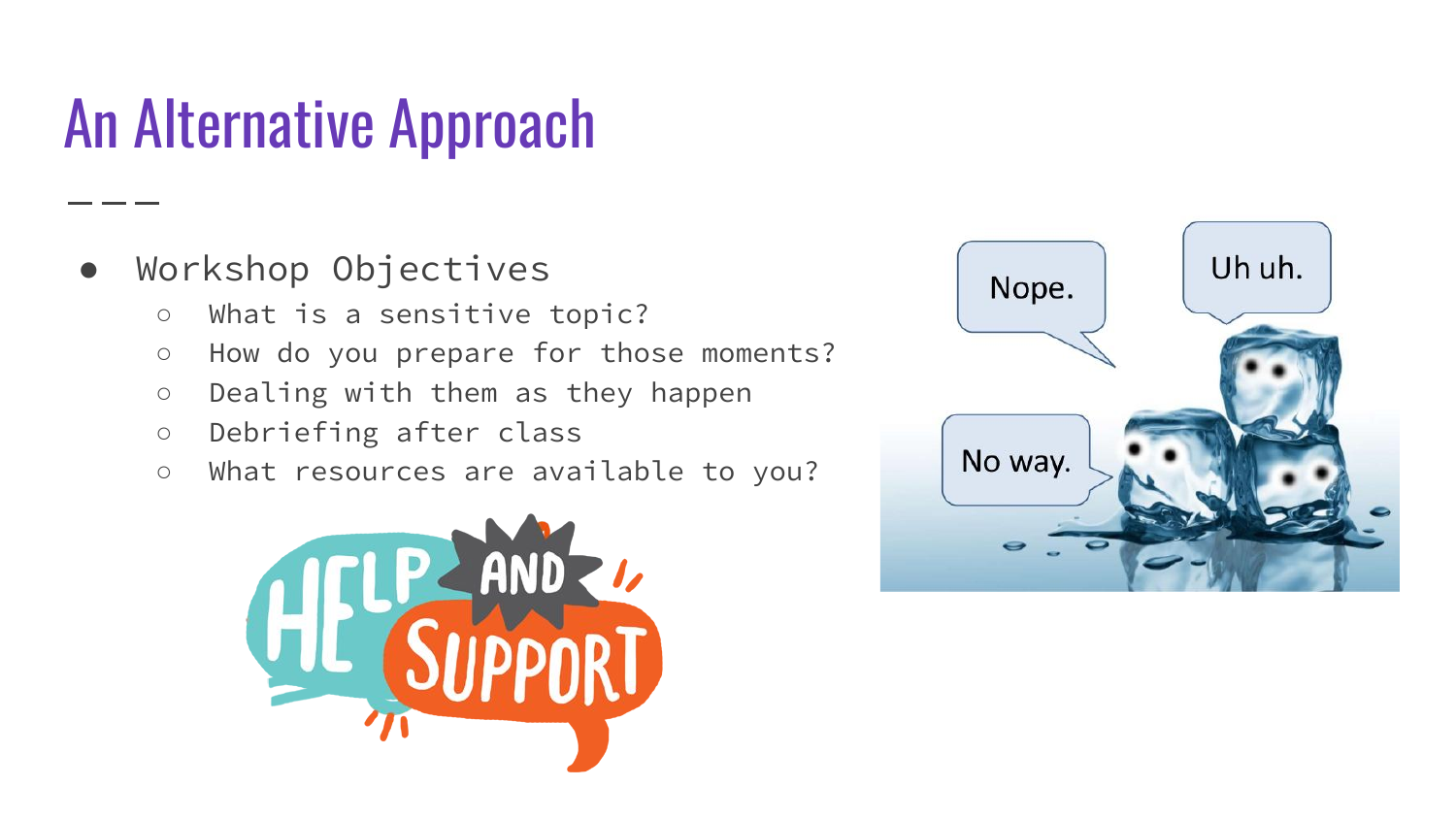### What are examples of sensitive topics you encounter (or are likely to encounter) in your classroom?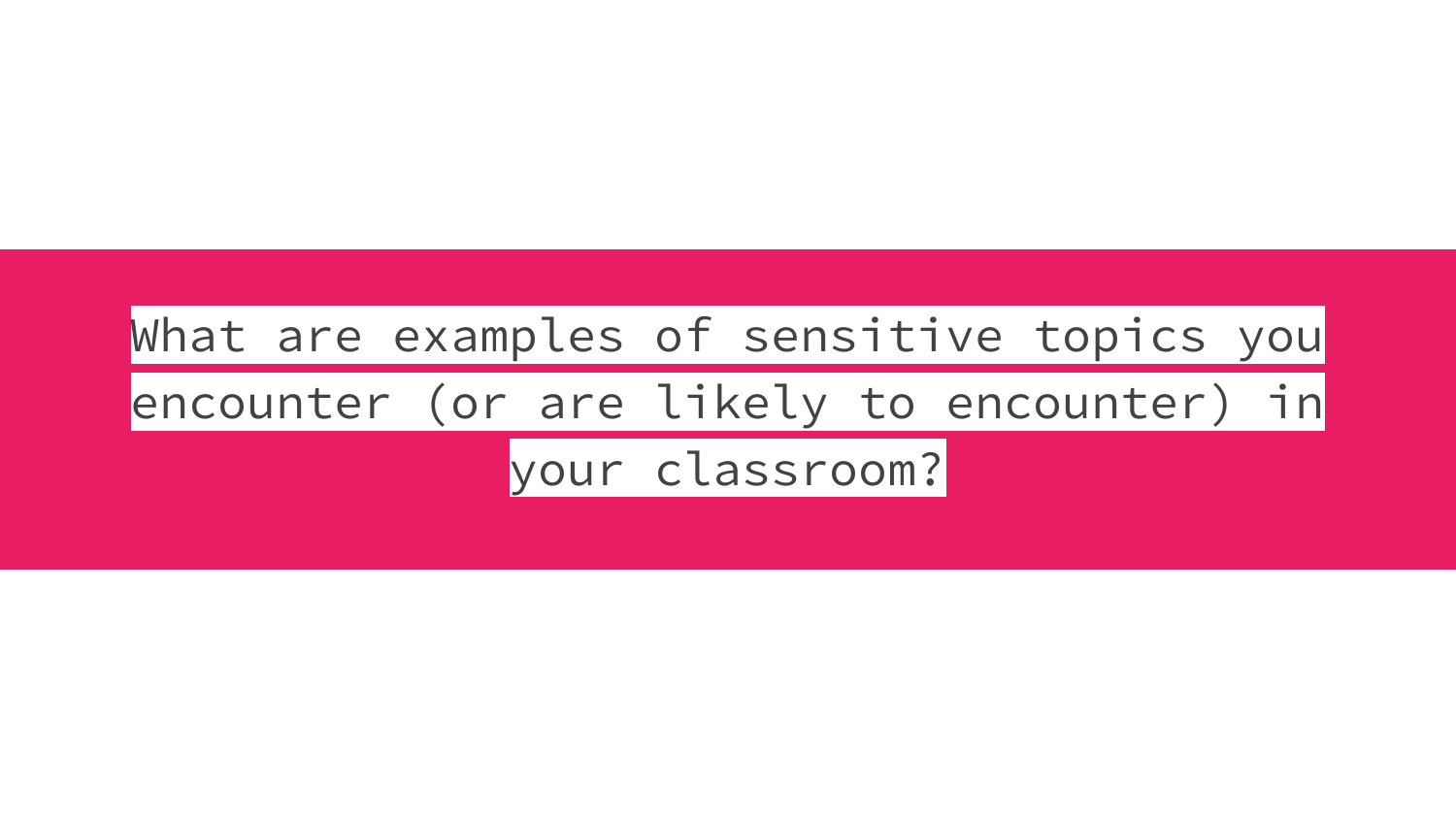### What do we mean by "sensitive subjects"?



- ""Hot moments"
- 3 levels of conflict that can disrupt the classroom
- Unattended to conflict

can…

- (Harlap 2013)
- Is conflict in the classroom always a bad thing?
	- (Palmer 1987)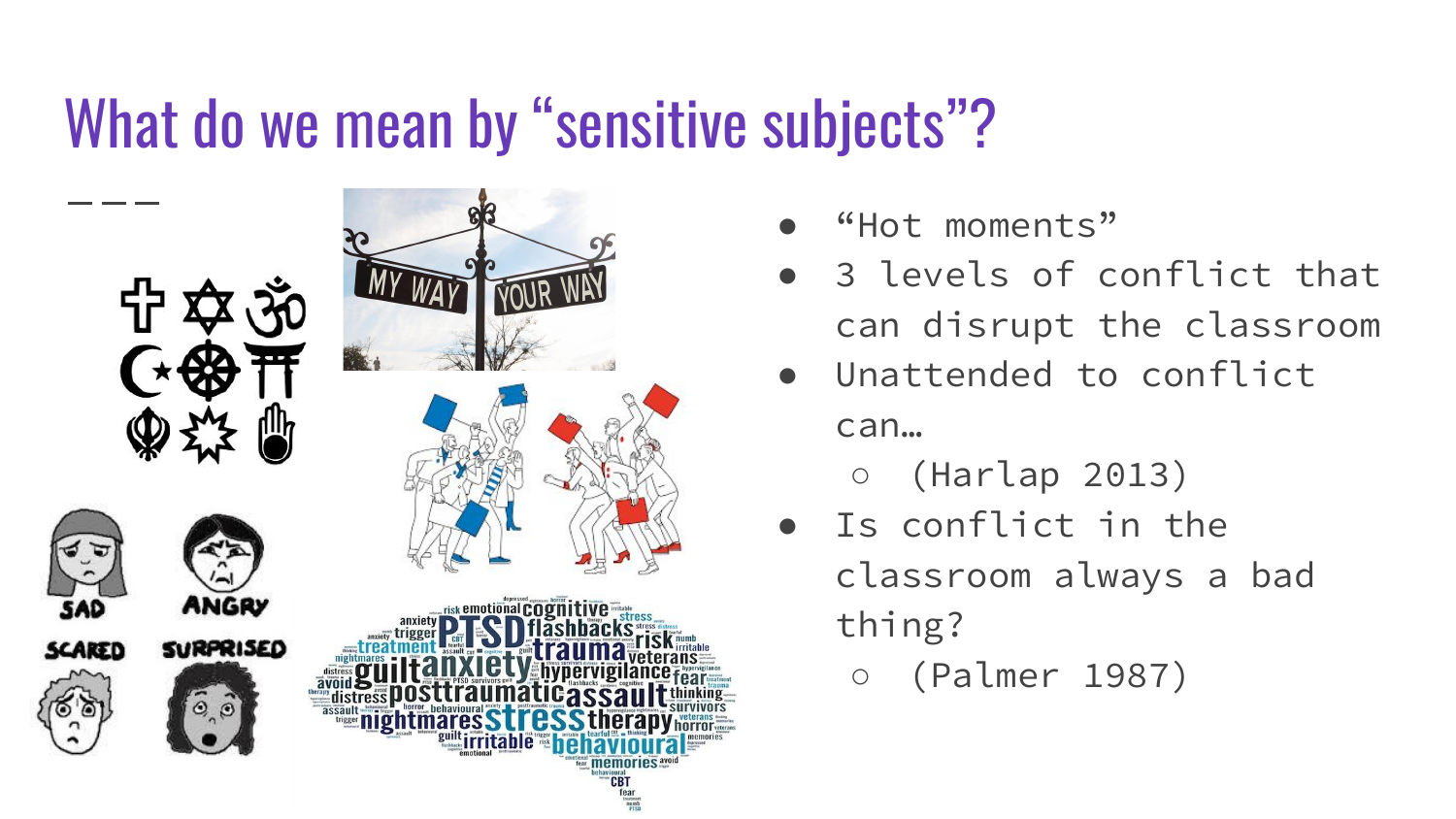# Preparing for Class

### ● Syllabus

- Preface in syllabus
- Ground rules for discussion
- Lesson planning with clear objectives
- Leave "breadcrumbs" and set the stage
- Operate as a democratic classroom

|                                          | <b>Scholarly Comme</b>                                                                                                                                                                                                                                                                                                                                                                          |
|------------------------------------------|-------------------------------------------------------------------------------------------------------------------------------------------------------------------------------------------------------------------------------------------------------------------------------------------------------------------------------------------------------------------------------------------------|
| the<br>onsider<br>of the<br>have<br>:ion | Class discussions can stimulate strong feeling<br>debate. Because this is a college classroom, a<br>must be scholarly.<br>Scholarly comments are: respectful o<br>opinions and open to follow-up quest<br>disagreement; related to course mate<br>motivated to advance the discussion<br>related to course materials rather tha<br>beliefs; delivered in normal tones and<br>aggressive manner. |
| and<br>ing.                              |                                                                                                                                                                                                                                                                                                                                                                                                 |
|                                          |                                                                                                                                                                                                                                                                                                                                                                                                 |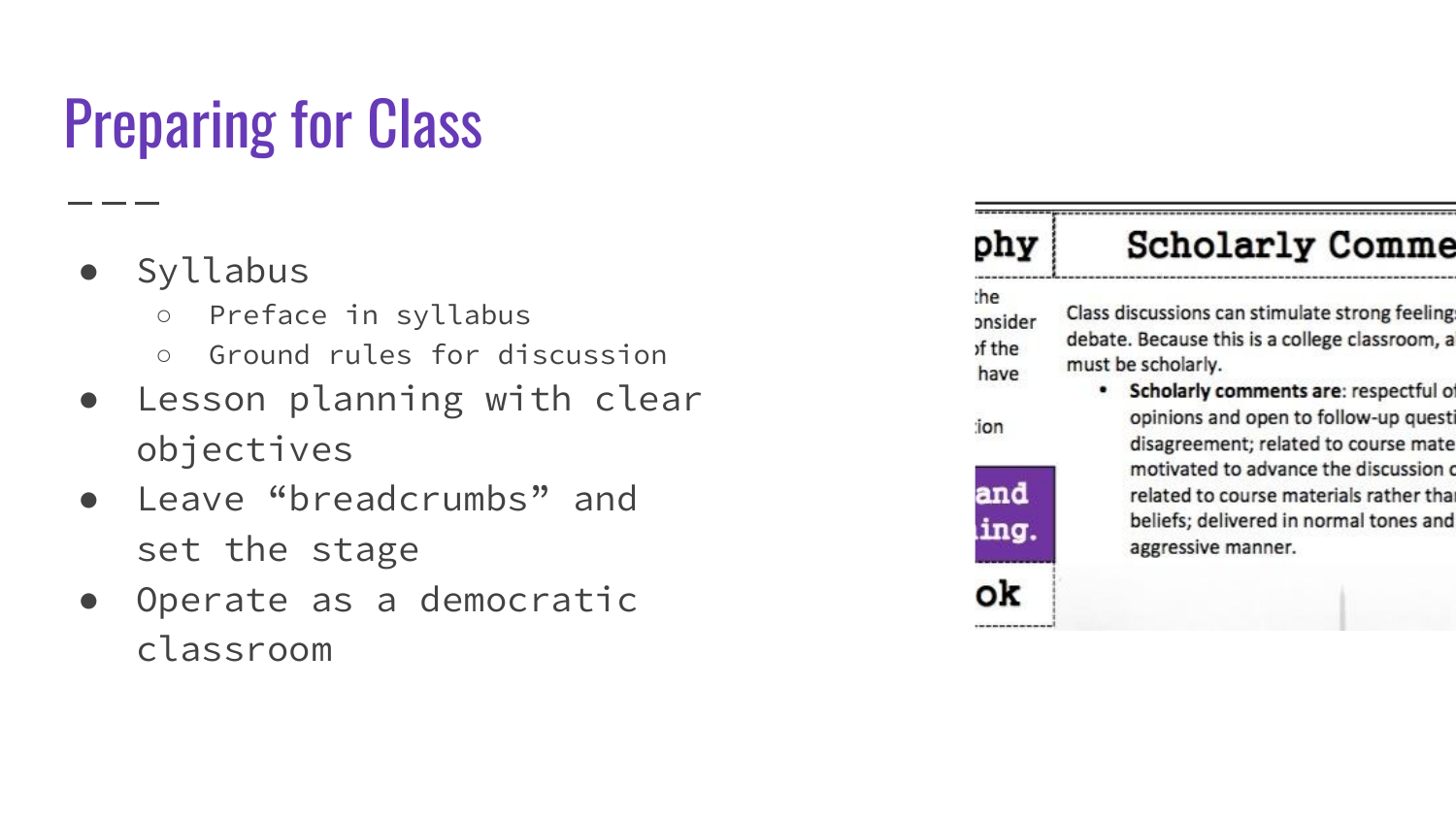### PIE Break!

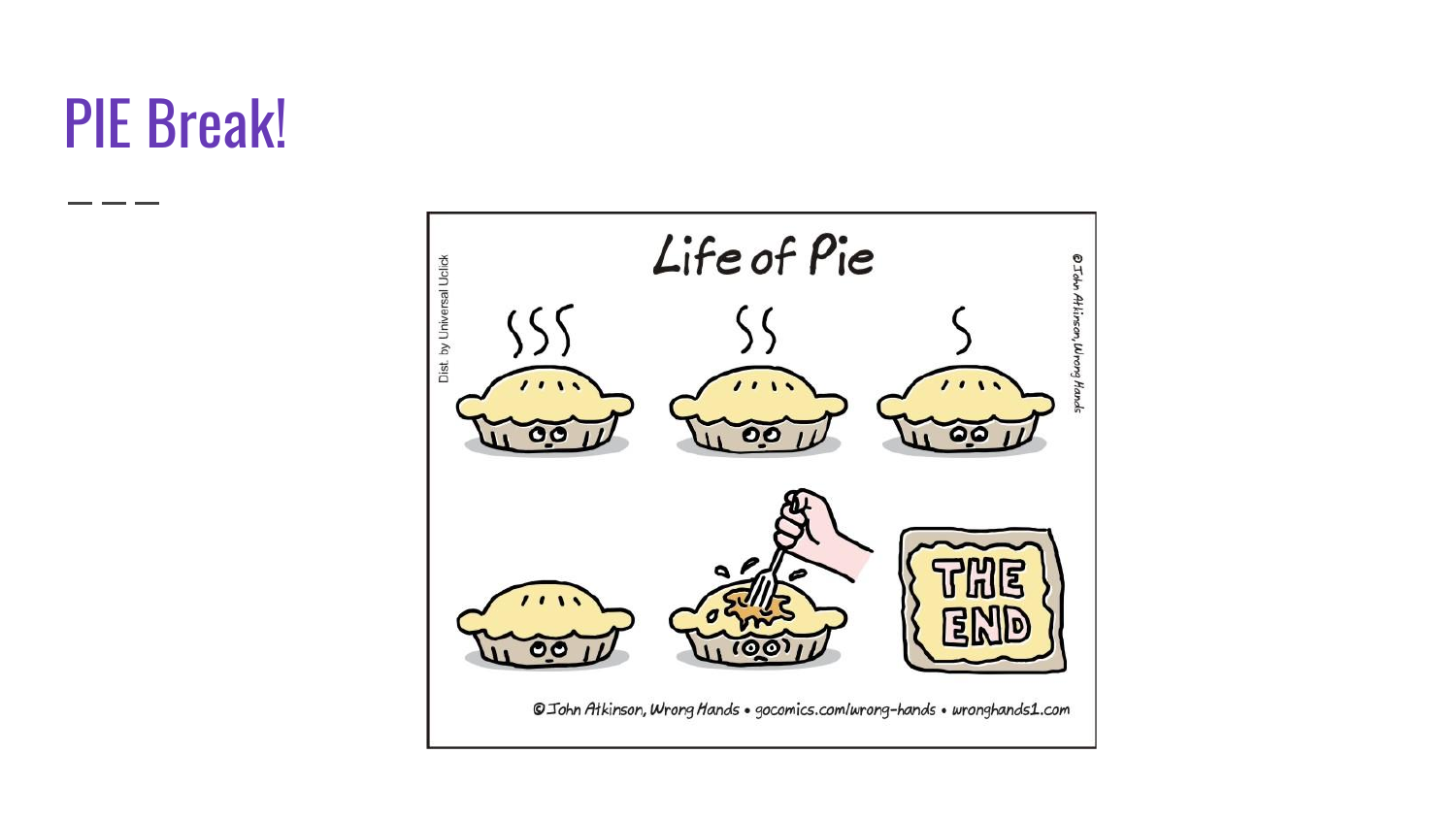### In the past, how have you prepared to address "hot moments" prior to entering class?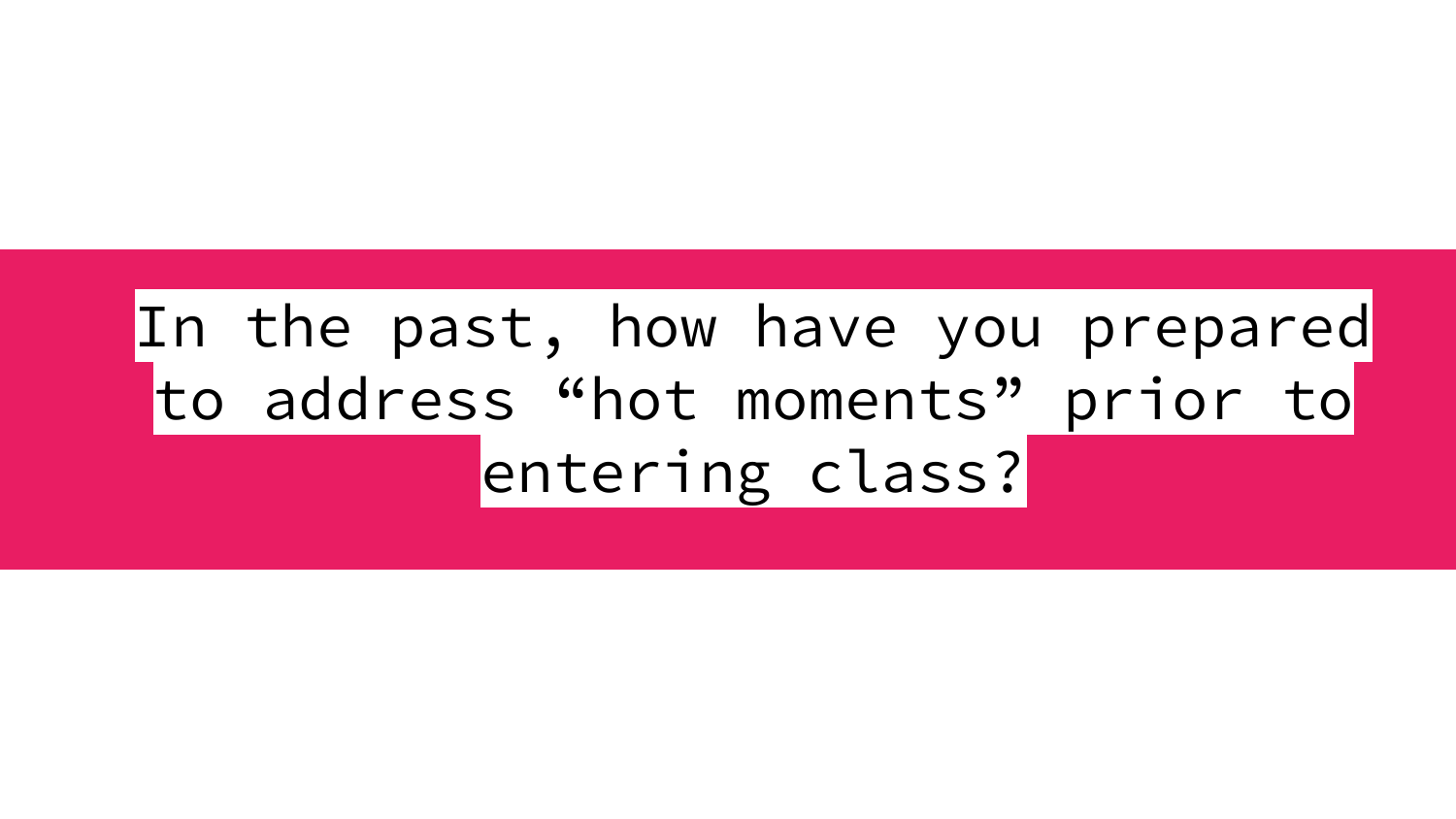### Facilitating Class - Planned Moments



- Before the discussion begins:
	- Free-write, position papers, 1 minute papers, Buzz sessions, & T-P-S
	- Random assignment of positions
- During discussion:
	- Guidelines for calling on students
	- Assume best intentions
	- Use Socratic questioning
	- Allow students to respond to criticisms
	- Require active listening through restating
	- Keep list of ideas, questions & relevant data
	- Keep list of unresolved questions
		- Methods?
		- Extra credit?
	- Review conclusions
- After discussion:
	- Anonymous exit ticket: formative assessment, low-pressure questions, venting, & self-reflection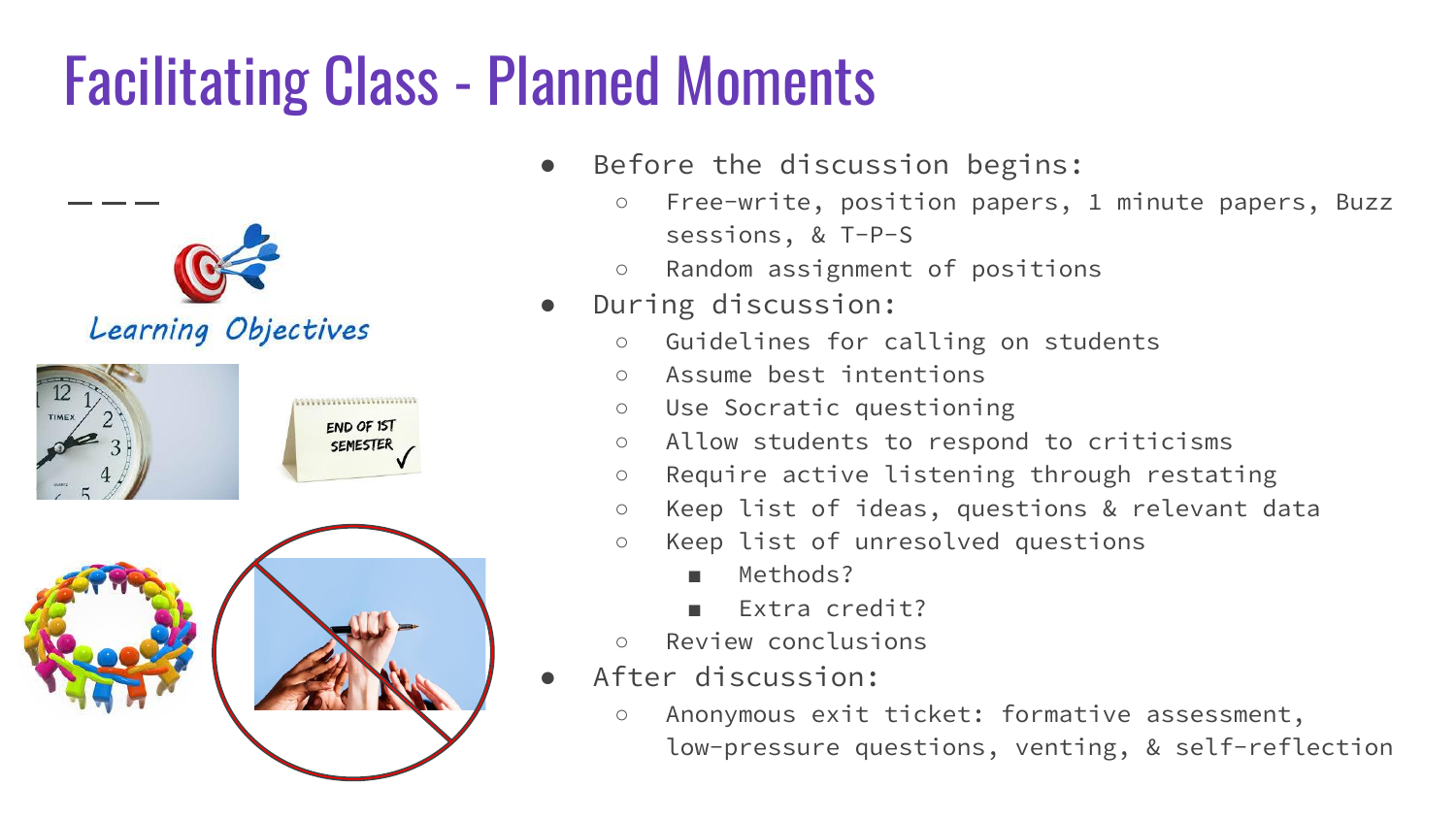### Facilitating Class - Unplanned Moments

- As the instructor:
	- Take a deep breath
	- Ask yourself: What is the subtext?
	- Model appropriate behavior
- The Big Picture:Meta-analysis
	- Refocus class back to larger discussion
	- Direct attention away from student
	- Think critically, not personally
	- Discuss from multiple perspectives
	- Tie comment back into the course
- Most importantly: What NOT to do
	- Don't ignore the moment.
	- Don't change topics.
	- Don't end class without discussing it.

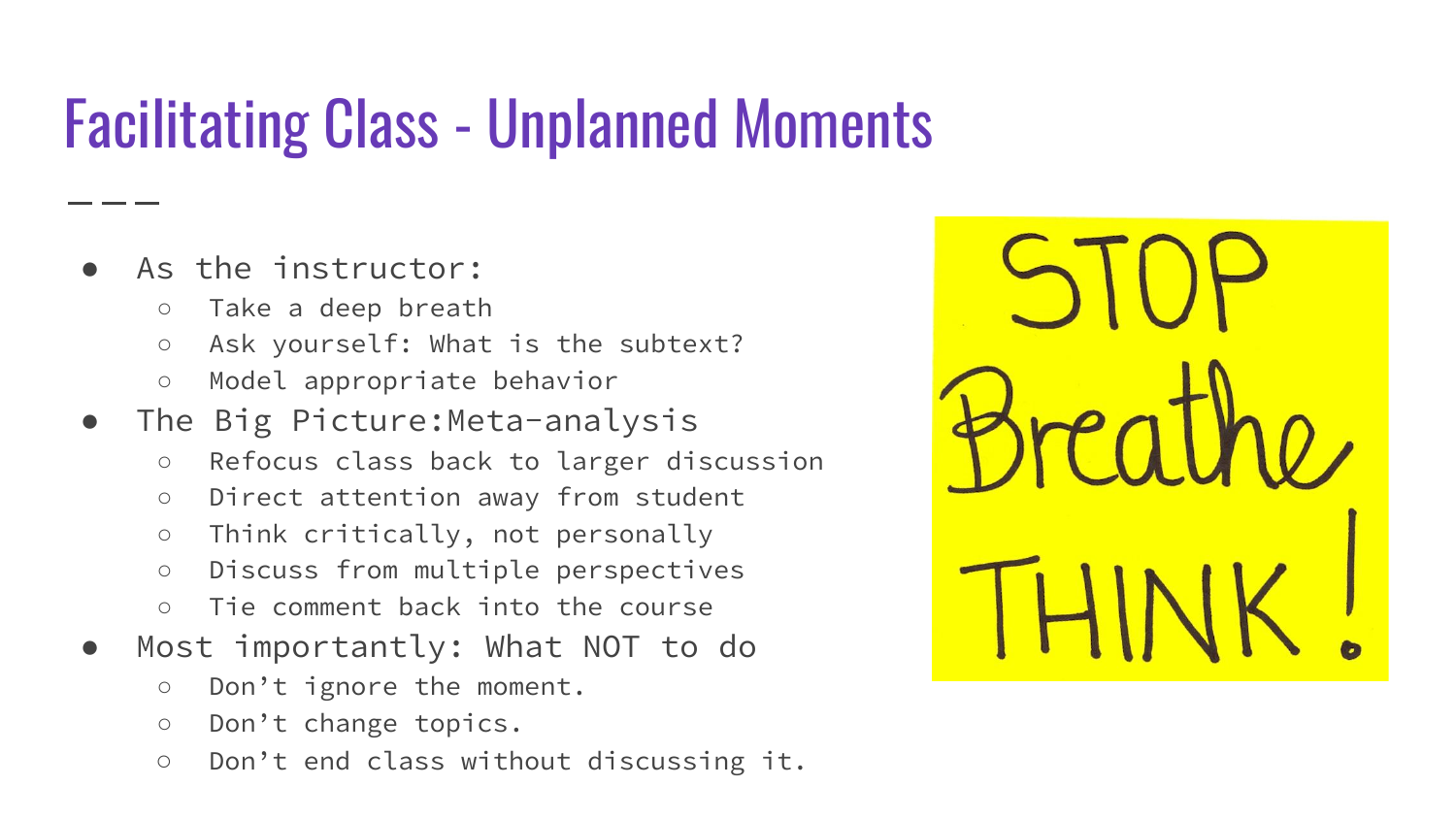### Debriefing After Class

- Case study activity!
	- As the instructor, how might you respond?
	- Is it possible to transform this hot moment into a learning experience? How might you get there?
- With students:
	- Reflection assignment
	- Guide towards campus resources
	- Make yourself available for continued discussion
- On your own:
	- Teaching reflection journal
	- It's not you -- it can be class dependent

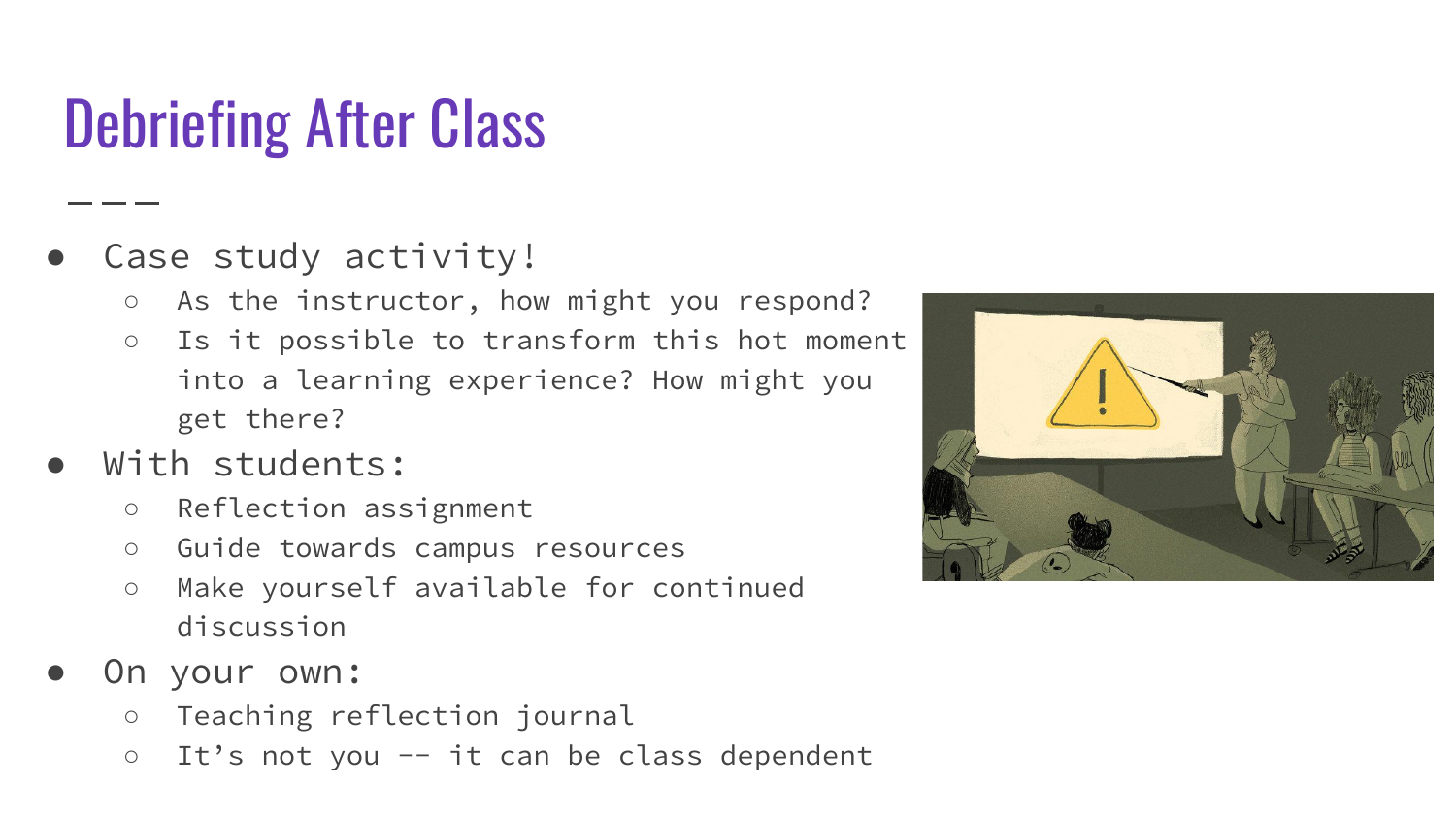### Case Study #1

Jill Dolan (2012): Casual Racism and Stuttering Failures: An ethics for classroom engagement, Performance Research: A Journal of the Performing Arts, 17:1, 38-46

Instructor discipline: Theatre and Performance Course: Gender/Sexuality/Race: Text and Performance Practice **Course format: Seminar** Class make up: 18 graduate students, mostly made up of white students. Point in the semester: half-way through the semester

In a discussion about a play by and about African Americans, Franny, a white student who grew up in the South, told us that she knew all about "them" and proceeded to mouth derogatory stereotypes as truths with no idea that her speech was offensive.

I felt my face flush deeply, my heart race and my mouth freeze in a non-committal smile. The student was extremely well-meaning and had been an active part of the course all semester. In the moment when she asserted her superior knowledge of "black people" from her "authentic" experience, I was so completely undone that I was unable productively to counter her remark, to turn her words into a "teachable moment" or to ameliorate the sour aftertaste that lingered in seminar room after she spoke.

Most of the other students in that class were white, with the exception of a Korean lesbian feminist, a Latino gay man, and T. J., a bi-racial lesbian who identifed as Asian American. T. J. had become the self-appointed watch-person for race and ethnicity in our conversations.

As Franny made her uninformed remarks about African Americans, I felt T. J. fuming beside me: I couldn't look at her. I hoped against hope that a student would take on the challenge of responding to Franny; none did, not even T. J. The "other" that had been called into our space by Franny's anecdotes was absent; that is, no African American students were present in the room to feel directly attacked.

I was so astonished by what Franny was saying, I couldn't think of a quick and adequate comeback. I was ashamed that halfway through the semester, all my teaching about race and gender and sexuality and social justice and all my political modelling apparently hadn't taught this student that she couldn't speak on behalf of or casually characterize an entire race of people based on her own very partial experience.

### **Discussion Questions:**

- As the instructor, how might you respond?
- Is it possible to transform this hot moment into a learning experience? How might you get there?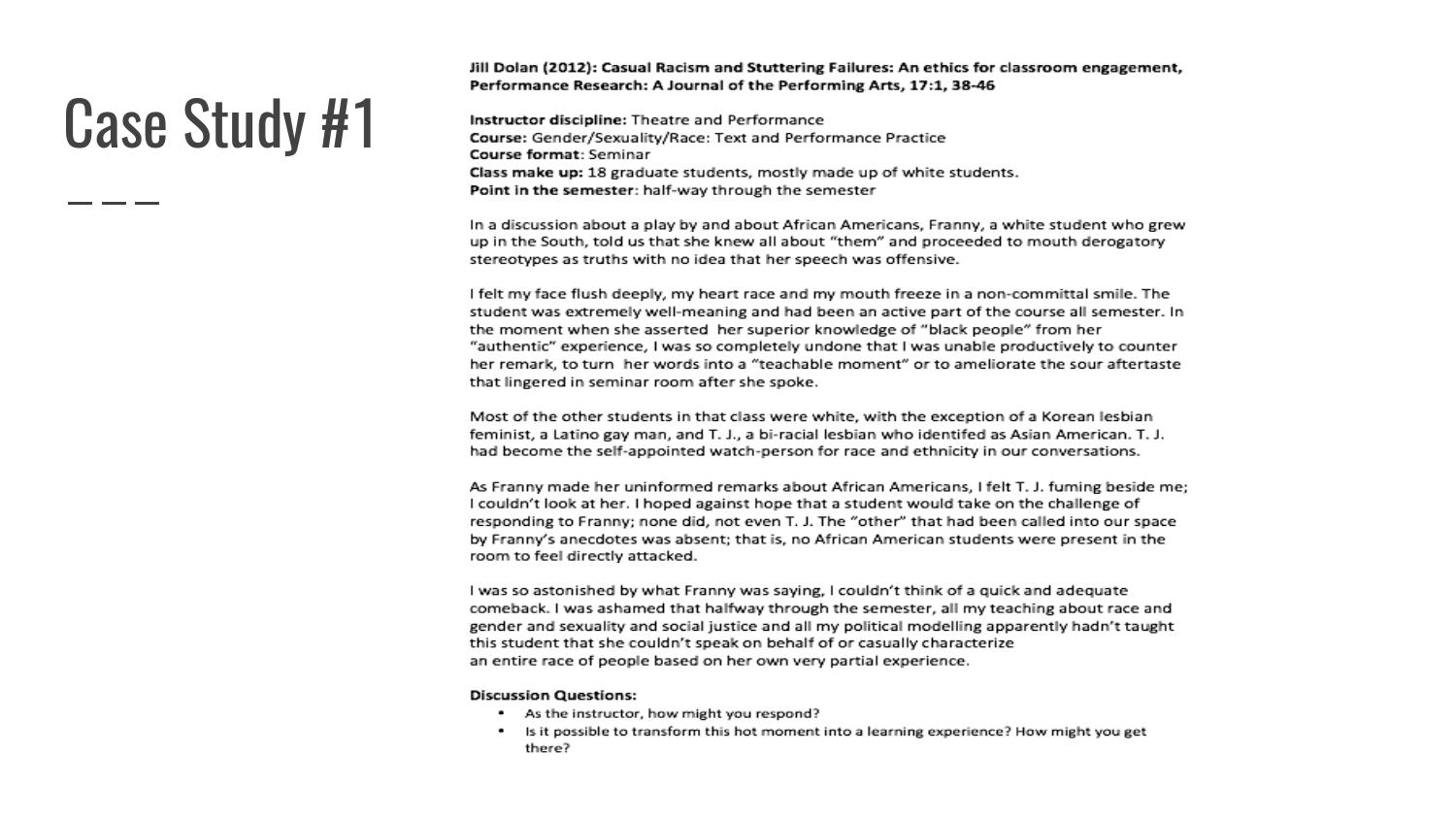Gase Study: "A Taxing Moment" adapted from Hughes, Bryce, Therese Ray Case Study: "A Taxing Moment" adapted from Hughes, Bryce, Therese **Case Studies to Help Faculty Navi Huston, and Julie Stein. 2011. "Using Case Studies to Help Faculty Navigate Difficult Classroom Moments."** *College Teaching* **59: 7–12.**

> **Instructor discipline**: Business **Course**: Tax Preparation **Course format:** discussion based **Class make up:** 18 students, sophomores and juniors **Point in the semester**: End of the semester

You are a **business professor** who teaches a **discussion-based tax preparation course**. The course features a **service-learning component** where students offer free tax preparation services to low-income families. The **18 students are sophomores and juniors**, and most have only filed an EZ tax form for themselves. It's the **13th week of the spring semester**.

On the day of the program, your observations lead you to believe that the experience is proving to be a complete success. The community leader who worked with you to organize the event has expressed sincere and enthusiastic thanks for the students' time and efforts. During the next class session, you invite students to share some of their initial reactions to their experience. **One white male student**, who has a habit of speaking his mind loudly, says, "Maybe it's not cool to say this, but I didn't realize that black people try to cheat on their taxes."

Immediately after this comment is made and **before you have a chance to say anything**, two or three hands go up and several students murmur to their neighbors. A **Latina** student in the front row turns around to look at the student who made the comment and angrily replies "Excuse me, that comment really offends me. Could you find another way of saying it? The original student shrugs and says, "What? Was it the world 'black'? African-American, then. I'm sorry you people get so agitated."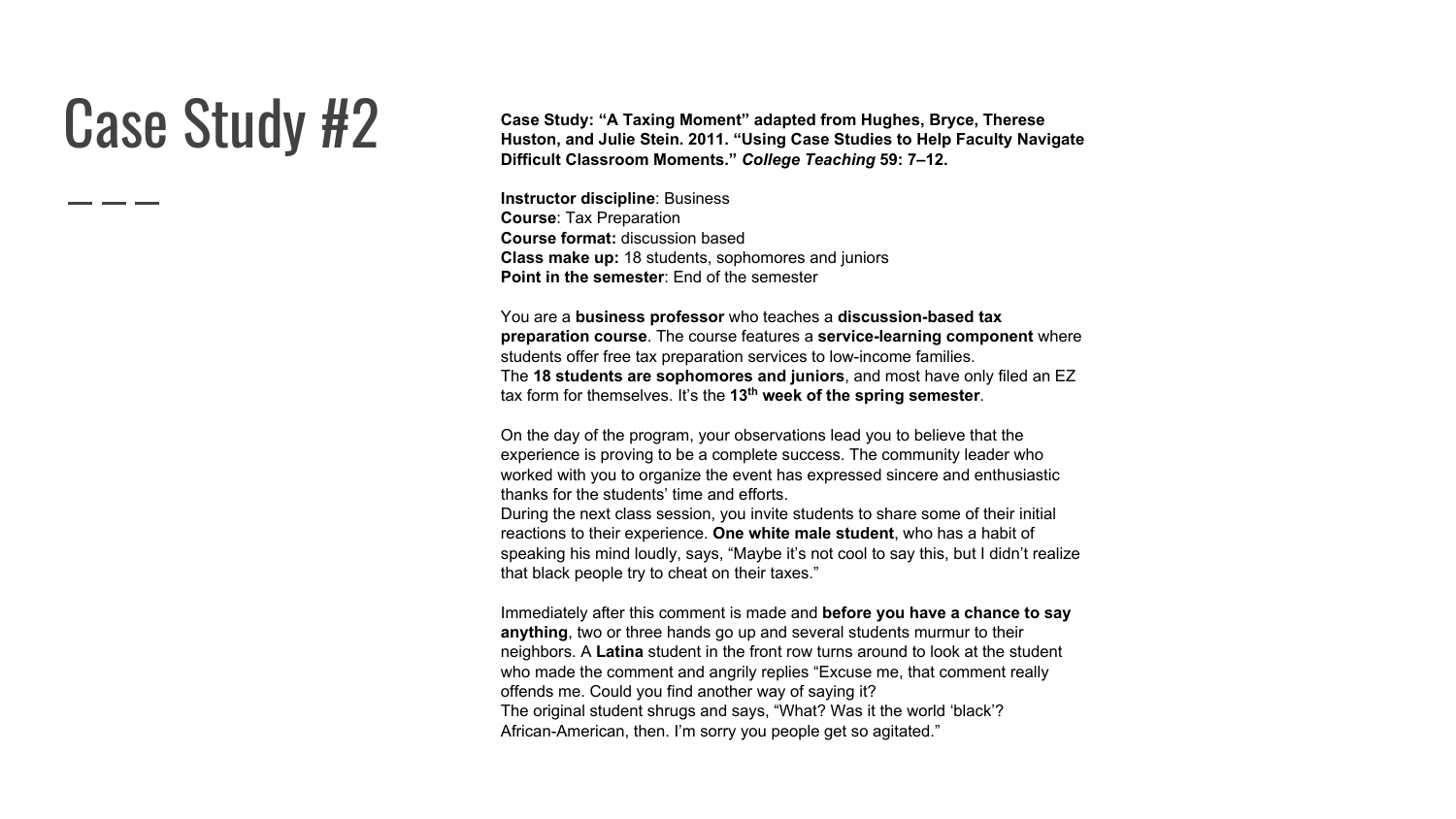### Case Study #3

**Jill Dolan (2012): Casual Racism and Stuttering Failures: An ethics for classroom engagement, Performance Research: A Journal of the Performing Arts, 17:1, 38-46**

**Instructor discipline:** Theatre and Performance **Course:** Gender/Sexuality/Race: Text and Performance Practice **Course format**: Seminar **Class make up:** 18 graduate students, mostly made up of white students. **Point in the semester**: half-way through the semester

In a discussion about a play by and about African Americans, Franny, a white student who grew up in the South, told us that she knew all about "them" and proceeded to mouth derogatory stereotypes as truths with no idea that her speech was offensive.

I felt my face flush deeply, my heart race and my mouth freeze in a non-committal smile. The student was extremely well-meaning and had been an active part of the course all semester. In the moment when she asserted her superior knowledge of "black people" from her "authentic" experience, I was so completely undone that I was unable productively to counter her remark, to turn her words into a "teachable moment" or to ameliorate the sour aftertaste that lingered in seminar room after she spoke.

Most of the other students in that class were white, with the exception of a Korean lesbian feminist, a Latino gay man, and T. J., a bi-racial lesbian who identified as Asian American. T. J. had become the self-appointed watch-person for race and ethnicity in our conversations.

As Franny made her uninformed remarks about African Americans, I felt T. J. fuming beside me; I couldn't look at her. I hoped against hope that a student would take on the challenge of responding to Franny; none did, not even T. J. The "other" that had been called into our space by Franny's anecdotes was absent; that is, no African American students were present in the room to feel directly attacked.

I was so astonished by what Franny was saying, I couldn't think of a quick and adequate comeback. I was ashamed that halfway through the semester, all my teaching about race and gender and sexuality and social justice and all my political modelling apparently hadn't taught this student that she couldn't speak on behalf of or casually characterize an entire race of people based on her own very partial experience.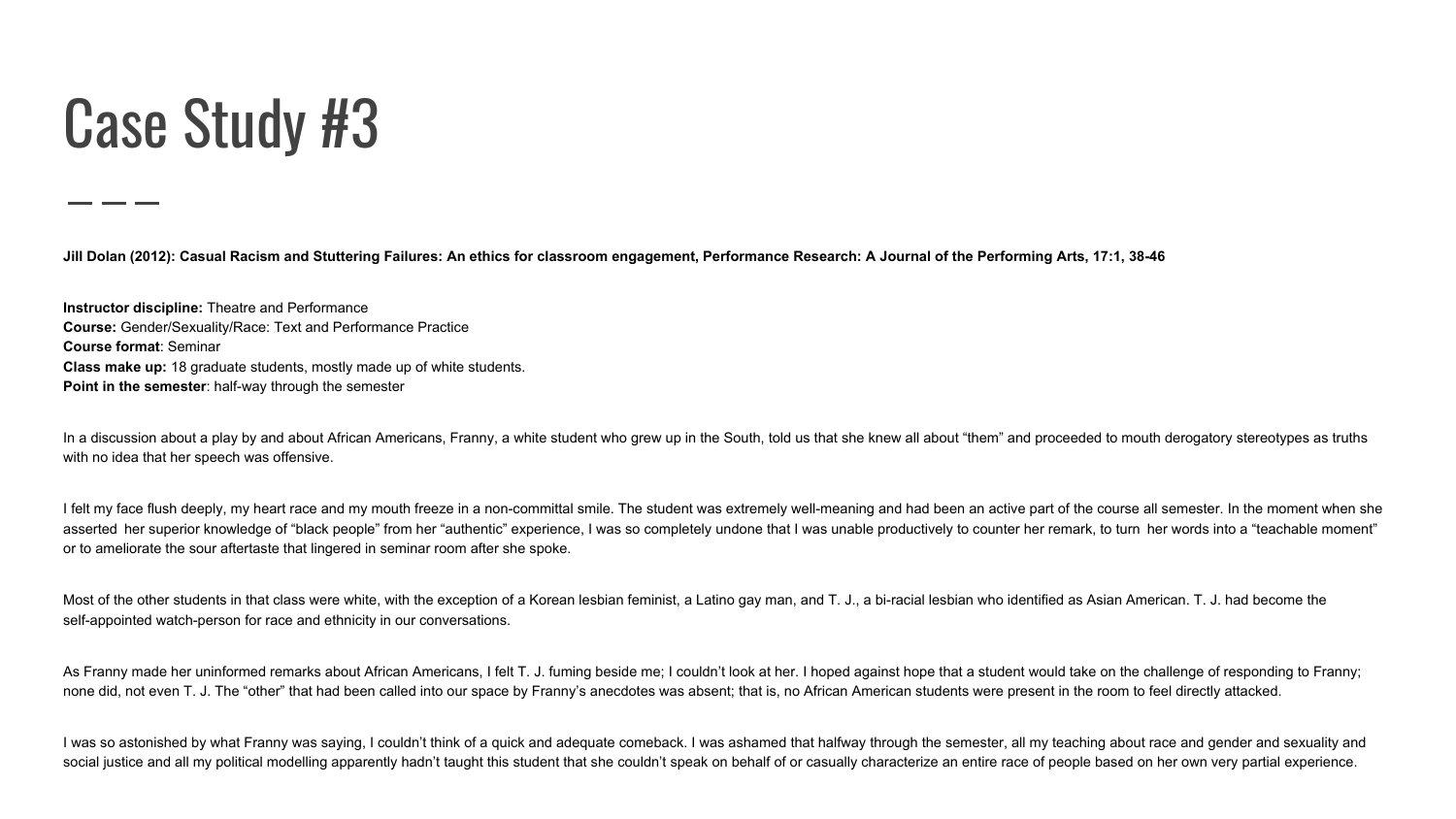# On Campus Resources

- University Counseling Center
	- Free to any student enrolled in classes
	- Accepts walk-ins
	- 850-644-8255
- Victim Advocate Program:

### <https://dos.fsu.edu/vap/>

- 850-644-7161 (Day-time)
- 850-644-1234 (After 5 pm & Weekends)
- Employee Assistance Program
	- 850-644-2288
- University Health Services
	- $0 850 644 6230$

# **KNOWMORE** SUPPORT, RESPONSE, AND PREVENTION

### CONFIDENTIAL: NOT CONFIDENTIAL:

- FSU Police
	- $0 (850)644 1234$
- Title TX Office
	- $0850 644 6271$
- Equal Opportunity & Compliance Office
	- 850-645-6519

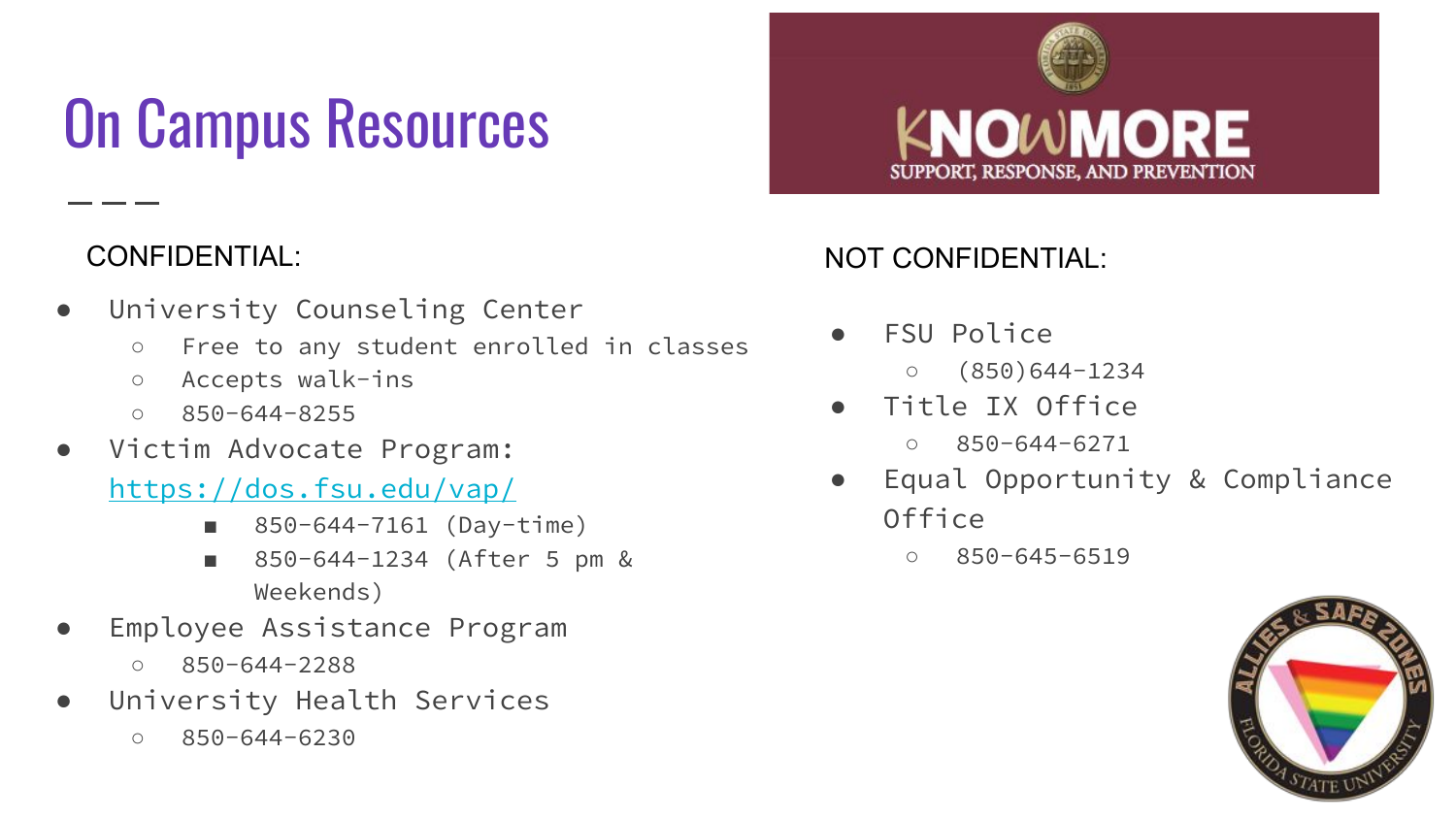### Title IX

- What are your responsibilities as a member of the FSU community?
	- All Responsible Employees, including but not limited to faculty, adjuncts, staff, **graduate assistants**, and student employees. **You must report any student or subordinate disclosure**  within two business days. You are encouraged to report peer-to-peer (student-to-student or colleague-to-colleague) disclosure, but are not required to do so. When in doubt, report to the Title IX Director; privacy will be maintained within the scope of the law.

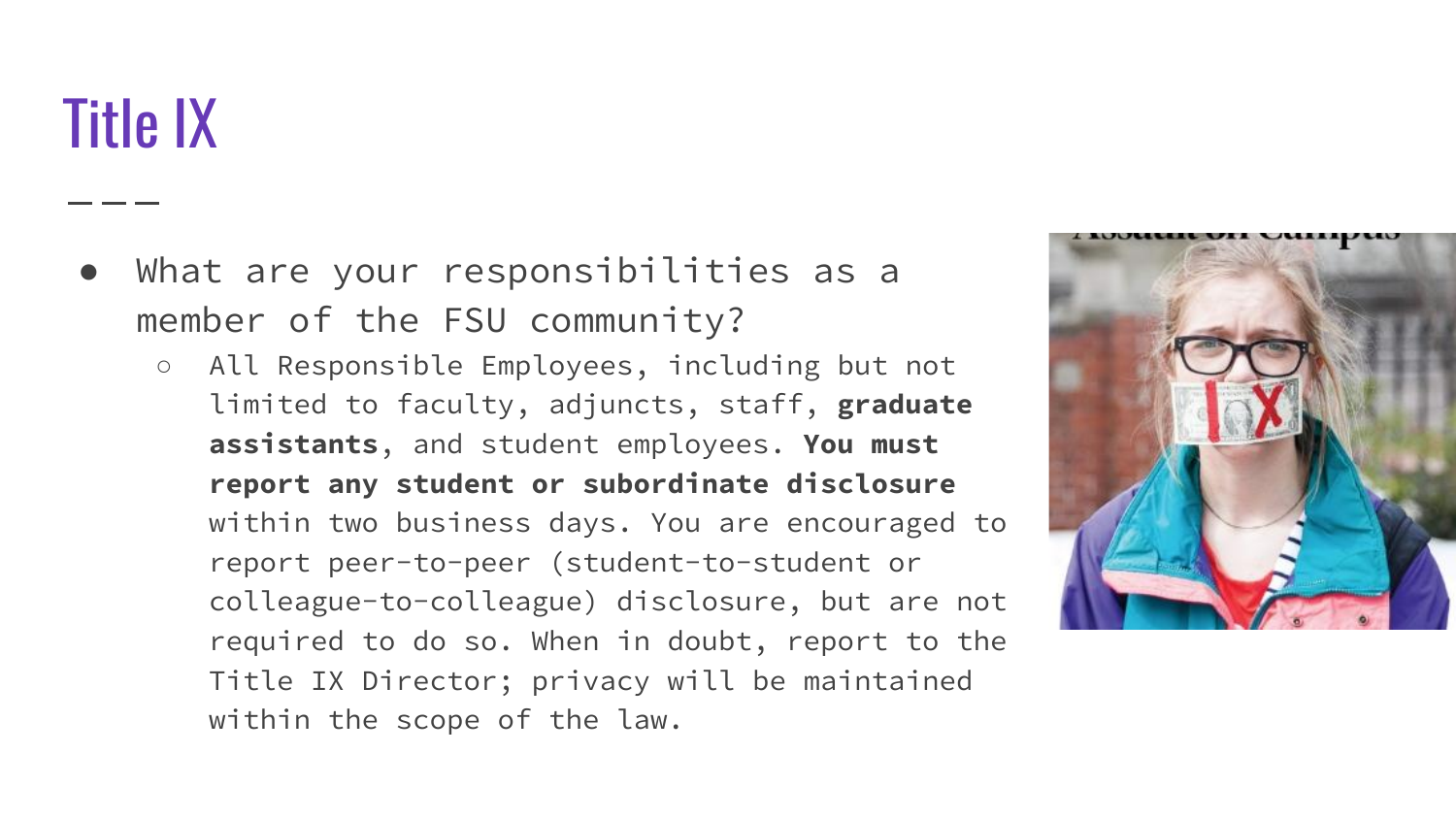### Off Campus Resources

- Refuge House:<http://www.refugehouse.com> ○ 850-681-2111
- Tallahassee Memorial Hospital
	- 850-431-0911
- Legal Services of North Florida
	- 850-385-9007
- TPD

- - -

- 850-891-4200
- Lee's Place
	- 850-841-7733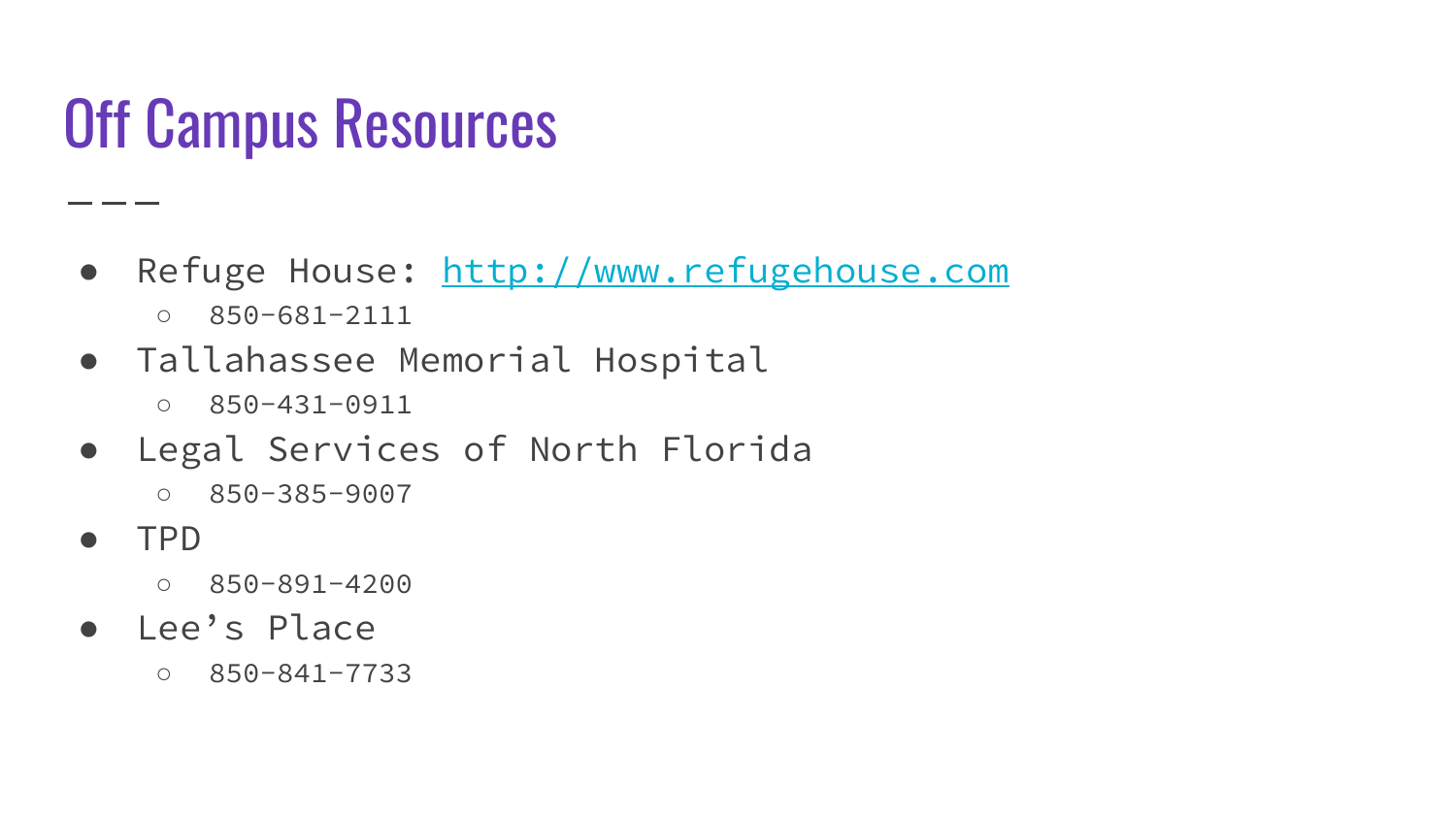# Bibliography:

- Brookfield, Stephen. 2005. "Undermining the Vert Democracy We Seek to Create." *Studies in Continuing Education* 27 (2)[.](https://drive.google.com/file/d/0B2UuAMQQMNUxT2VqaU0yZFJpWEE/view)  [https://drive.google.com/file/d/0B2UuAMQQMNUxT2VqaU0yZFJpWEE/view.](https://drive.google.com/file/d/0B2UuAMQQMNUxT2VqaU0yZFJpWEE/view)
- Cavender, Amy. 2010. "Modeling Civility and Use of Evidence in the Classroom ProfHacker Blogs The Chronicle of Higher Education." *The Chronicle of Higher Education*. [http://www.chronicle.com/blogs/profhacker/modeling-civilityuse-of-evidence-in-the-classroom/23980.](http://www.chronicle.com/blogs/profhacker/modeling-civilityuse-of-evidence-in-the-classroom/23980)
- Collins, Anthony. 2013. "Teaching Sensitive Topics: Transformative Pedagogy in a Violent Society." *Alternation Special Edition* 9: 128–49. http://utlo.ukzn.ac.za/Files/07 Col.pdf.
- Crosby, Dorian B. 2012. "Meeting the Challenge: Teaching Sensitive Subject Matter." *The Journal of Effective Teaching* 12 (2): 91–104. <http://files.eric.ed.gov/fulltext/EJ1092138.pdf>.
- Harlap, Yael. 2014. "Preparing University Educators for Hot Moments: Theater for Educational Development about Difference, Power, and Privilege." *Teaching in Higher Education* 19 (3): 217–28. doi:10.1080/13562517.2013.860098.
- Highberg, Nels P. 2010. "Leading Effective Classroom Discussions on Controversial Issues ProfHacker Blogs The Chronicle of Higher Education." *The Chronicle of Higher Education*[.](http://www.chronicle.com/blogs/profhacker/leading-effective-classroom-discussions-on-controversial-issues/23834)

<http://www.chronicle.com/blogs/profhacker/leading-effective-classroom-discussions-on-controversial-issues/23834>.

- Hughes, Bryce, Therese Huston, and Julie Stein. 2011. "Using Case Studies to Help Faculty Navigate Difficult Classroom Moments." *College Teaching* 59: 7–12.
- Johnson, H. Arleen. 1990. "Humor as an Innovative Method for Teaching Sensitive Topics." *Educational Gerontology* 16 (6): 547–59. doi:10.1080/0380127900160605.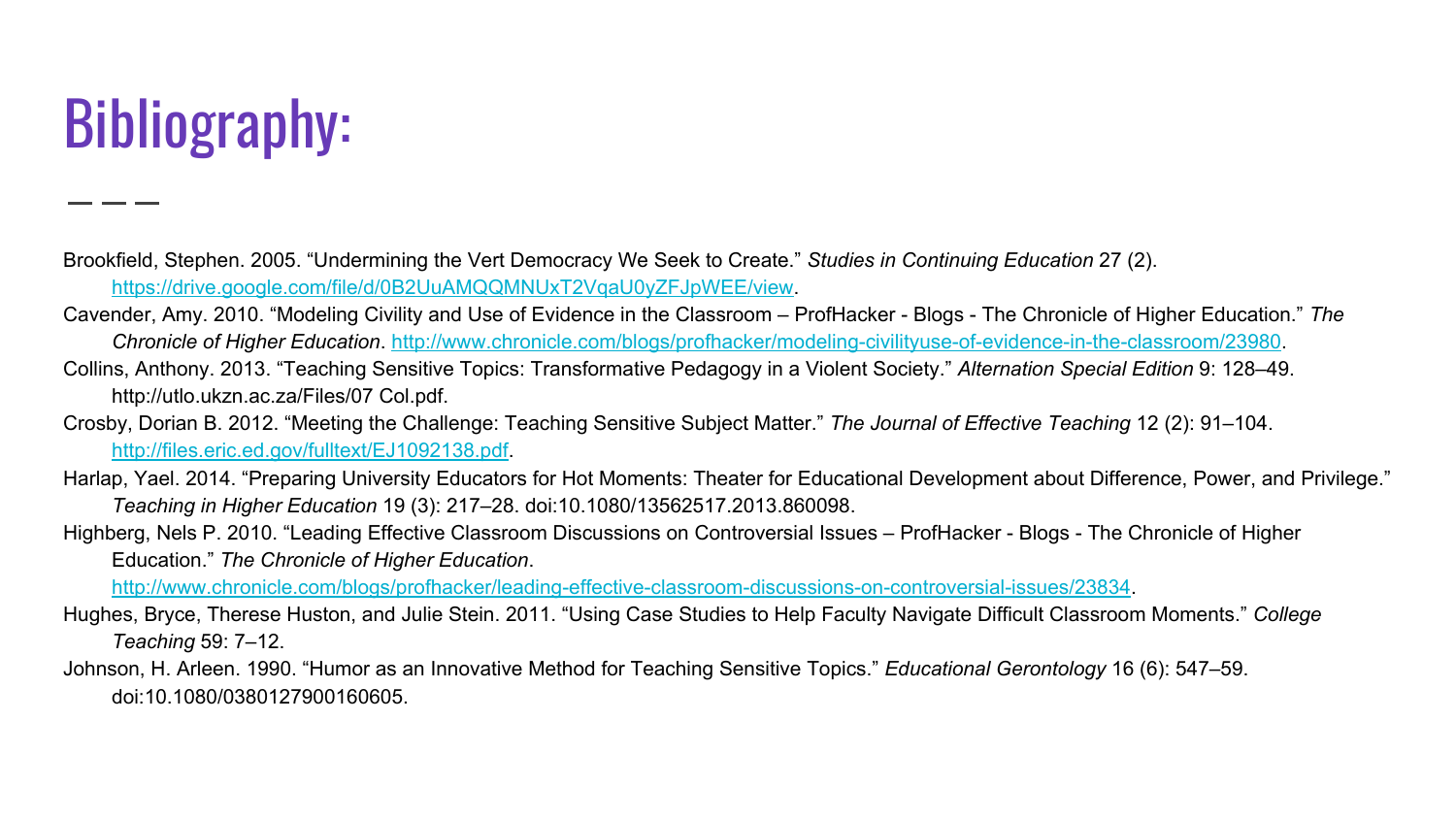### Bibliography Page 2:

Maxwell, Kelly E., Biren A. Nagda, and Monita C. Thompson, eds. 2011. *Facilitating Intergroup Dialogues: Building Bridges, Catalyzing Change*. Sterling, VA: Stylus.

Pace, David. 2003. "Controlled Fission: Teaching Supercharged Subjects." College Teaching 51 (2): 42–45. [http://www.jstor.org/stable/27559130.](http://www.jstor.org/stable/27559130)

Pasque, Penny A., Mark A. Chesler, Jessica Charbeneau, and Corissa Carlson. 2013. "Pedagogical Approaches to Student Racial Conflict in the Classroom." *Journal of Diversity in Higher Education* 6 (1). Educational Publishing Foundation: 1–16. doi:10.1037/a0031695.

Payne, Brian K., and Randy R. Gainey. 2017. "Understanding and Developing Controversial Issues in College Courses." *College Teaching* 51.

Taylor & Francis, Ltd.: 52–58. Accessed June 13. doi:10.2307/27559132.

Samuels, Dena R. 2014. *The Culturally Inclusive Educator : Preparing for a Multicultural World*. New York: Teachers College Press.

Warren, Lee. 2005. "Strategic Action in Hot Moments." In *Teaching Inclusivity* , edited by M.L. Ouellett, 620–30.

[https://www.hws.edu/academics/ctl/pdf/strategic\\_action.pdf](https://www.hws.edu/academics/ctl/pdf/strategic_action.pdf).

Warren, Lee. 2006. "Managing Hot Moments in the Classroom." *Derek Bok Center*.

https://www.csusm.edu/fc/teachingandlearning/teaching-and-learning-docs/Managing Hot Moments in the Classroom.pdf.

- Warren, Lee. 2017. "Managing Hot Moments in the Classroom." *The Derek Bok Center for Teaching and Learning*. Accessed June 13. [https://bokcenter.harvard.edu/managing-hot-moments-classroom.](https://bokcenter.harvard.edu/managing-hot-moments-classroom)
- Welty, William M. 2017. "Discussion Method Teaching: How to Make It Work." *Source: Change* 21 (4): 40–49. Accessed June 13. [http://www.jstor.org/stable/40164719.](http://www.jstor.org/stable/40164719)
- Whitten, Lisa. 1993. "Managing Student Reactions to Controversial Issues in the College Classroom ProQuest." *Transformations* 4 (1): 30. [http://search.proquest.com/docview/220382220?pq-origsite=summon.](http://search.proquest.com/docview/220382220?pq-origsite=summon)